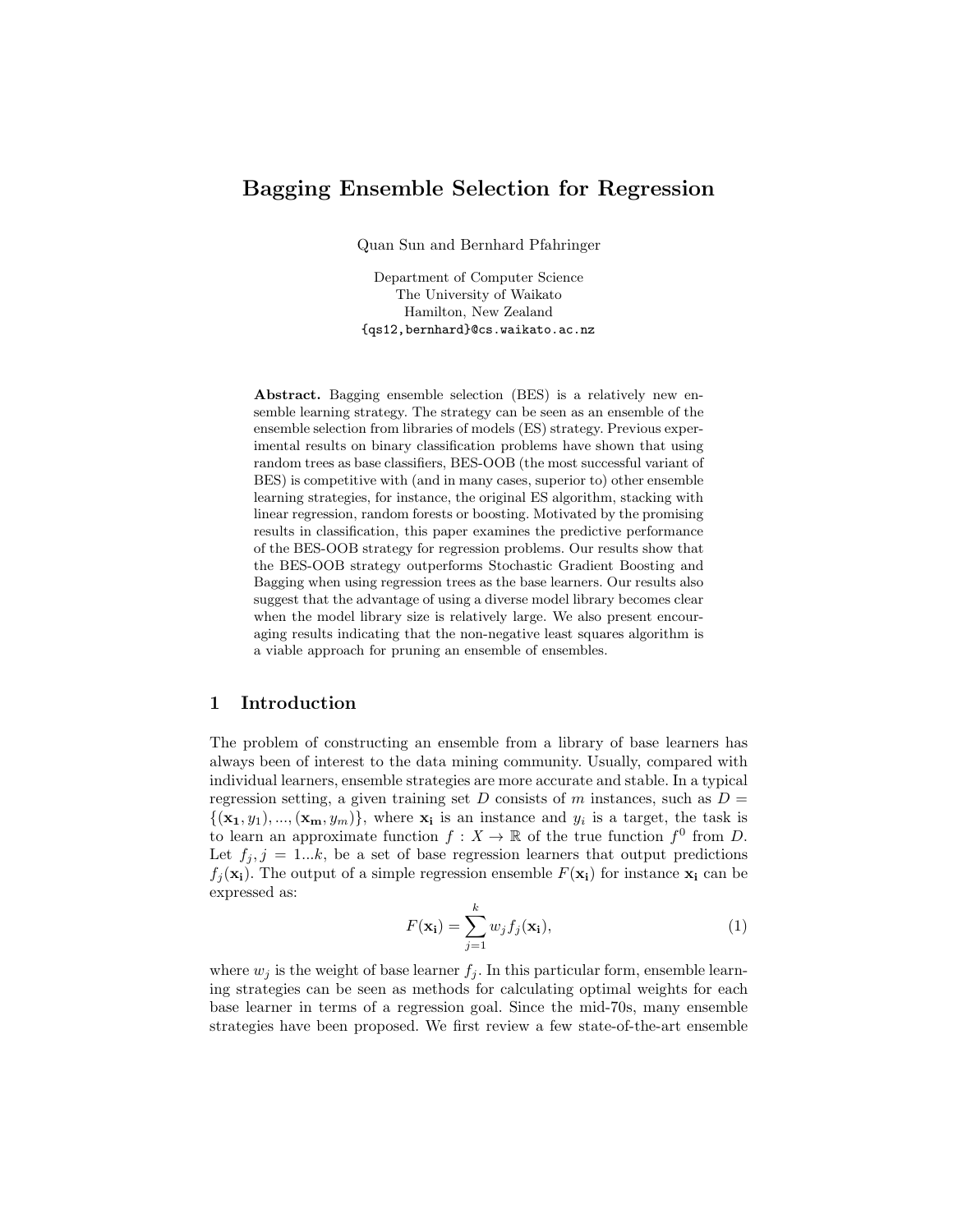strategies for regression. Gradient Boosting [9] is a classical ensemble learning algorithm. It produces an ensemble of base learners (e.g., decision trees) based on a stage-wise procedure to optimise an arbitrary differentiable loss function. Stochastic Gradient Boosting [8] is an extension of the Gradient Boosting algorithm, where at each iteration, a base learner trains on a subset of the training set drawn at random without replacement. Bagging (bootstrap aggregating) [2] is based on the instability of base learners, which can be exploited to improve the predictive performance of such unstable base learners. The basic idea is that, given a training set T of size n and a learner A, bagging generates m new training sets with replacement,  $T_i$ . Then, bagging applies A to each  $T_i$  to build m models. The final output of bagging is based on simple averaging [2]. For instance, in a regression setting using Eq. 1, the weight  $w_j$  for  $f_j$  is  $\frac{1}{k}$ . MultiBoosting [16] is an ensemble algorithm designed to reduce both variance and bias simultaneously, in which Boosting is used as the base learner for Bagging. For a more detailed review of recent developments on ensemble learning strategies please refer to [14, 19]. Next, we discuss the motivations for proposing and studying the bagging ensemble selection (BES) strategy.

Before introducing the BES strategy, we briefly review the ensemble selection (ES) algorithm proposed in [6]. ES is a method for constructing ensembles from a library of base learners. Firstly, base models are built using many different machine-learning algorithms. Then a construction strategy such as forward stepwise selection, guided by some scoring function, extracts a well performing subset of all models. The simple forward step-wise model selection based procedure proposed in [6] works as follows: (1) start with an empty ensemble; (2) add to the ensemble the model in the library that maximizes the ensemble's performance using some given error metric on a hillclimb set; (3) repeat Step 2 until all models have been examined; (4) return that subset of models that yields maximum performance on the hillclimb set. One advantage of ES is that it can be optimised for many common performance metrics or even a combination of metrics. To exemplify this ability, a number of different metrics including mean absolute error, correlation coefficients, root mean squared error, and relative root squared error, will be used to present results in the graphs and tables of this paper. For variants of the ES algorithm, the reader is referred to [5, 6].

Experimental results in [6, 15] show that in the classification setting, the simple ES strategy sometimes overfits the hillclimb set, reducing its predictive performance. Our preliminary experimental results for employing ES on regression problems also identified a similar phenomenon. Figure 1 (a) shows an example of the hillclimb set overfitting problem of ES on the Boston housing price data. The red curve (top) is the hillclimb set performance; the blue curve (bottom) is the test set performance. We can see that as the size of the model library increases, the hillclimb set performance also improves gradually. However, the test set performance does not always improve. In this case, the local optimal performance is achieved when the model library size is about 700. Another practical issue is that users have to estimate the optimal hillclimb set ratio for a given data set. Figure 1 (b) shows an example on the CPU data based on cross-validation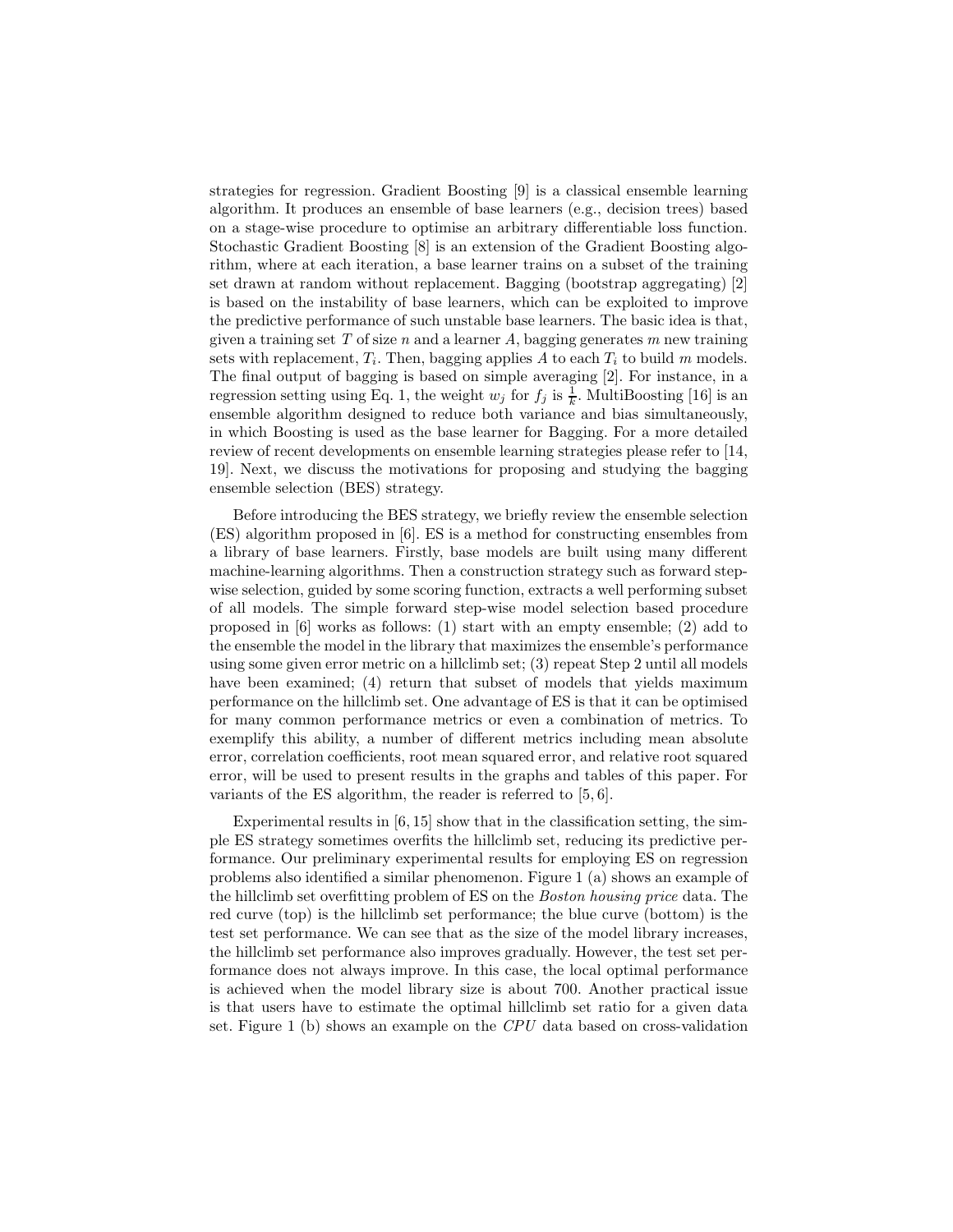

Fig. 1. Examples of the hillclimb set overfitting and the hillclimb set ratio problems of the Ensemble Selection strategy

based performance estimation. We can see that the local optimal performance is achieved when the hillclimb ratio is about 0.35; after that, the performance starts to drop. Although we could use cross-validation to estimate the hillclimb set ratio, this would substantially increase the practical training cost of ES. To overcome these problems and improve the predictive performance of the ES strategy, three BES strategies have been proposed in [15]. Experimental results show that, under the classification setting, the BES-OOB strategy is the most successful variant in terms of predictive performance. In this paper, we focus on examining the predictive performance of the BES-OOB strategy for regression problems.

# 2 The BES-OOB Strategy

The BES-OOB strategy uses the full bootstrap sample as the build set for model generation, and the respective out-of-bag sample as the hillclimb set for ensemble construction. The bootstrap sample is expected to contain about  $1-1/e \approx 63.2\%$ of the unique examples of the training set  $[1, 2]$ . Therefore the hillclimb set (out-of-bag sample) is expected to have about  $1/e \approx 36.8\%$  unique examples of the training set for each bagging iteration. Figure 2 shows the pseudocode for training the BES-OOB strategy. Please note that the term "classifier" in the pseudocode is used to refer to both classification and regression classifiers. An advantage of BES-OOB is that the user does not need to choose the size of the hillclimb set as in the ES algorithm. Bagging and ES are both generic strategies for supervised learning. When they are used for the regression setting, we can simply use regression algorithms as the base classifiers. BES-OOB combines the two strategies, therefore it is also a generic ensemble learning strategy for both classification and regression.

In the original ES algorithm, Step 6 in Figure 2 uses the forward step-wise selection method for ensemble construction. For the details of the method, we refer readers to [6]. In this paper, we also use the same method. Our emphasis here is to show that any "greedy" (active set) ensemble construction method that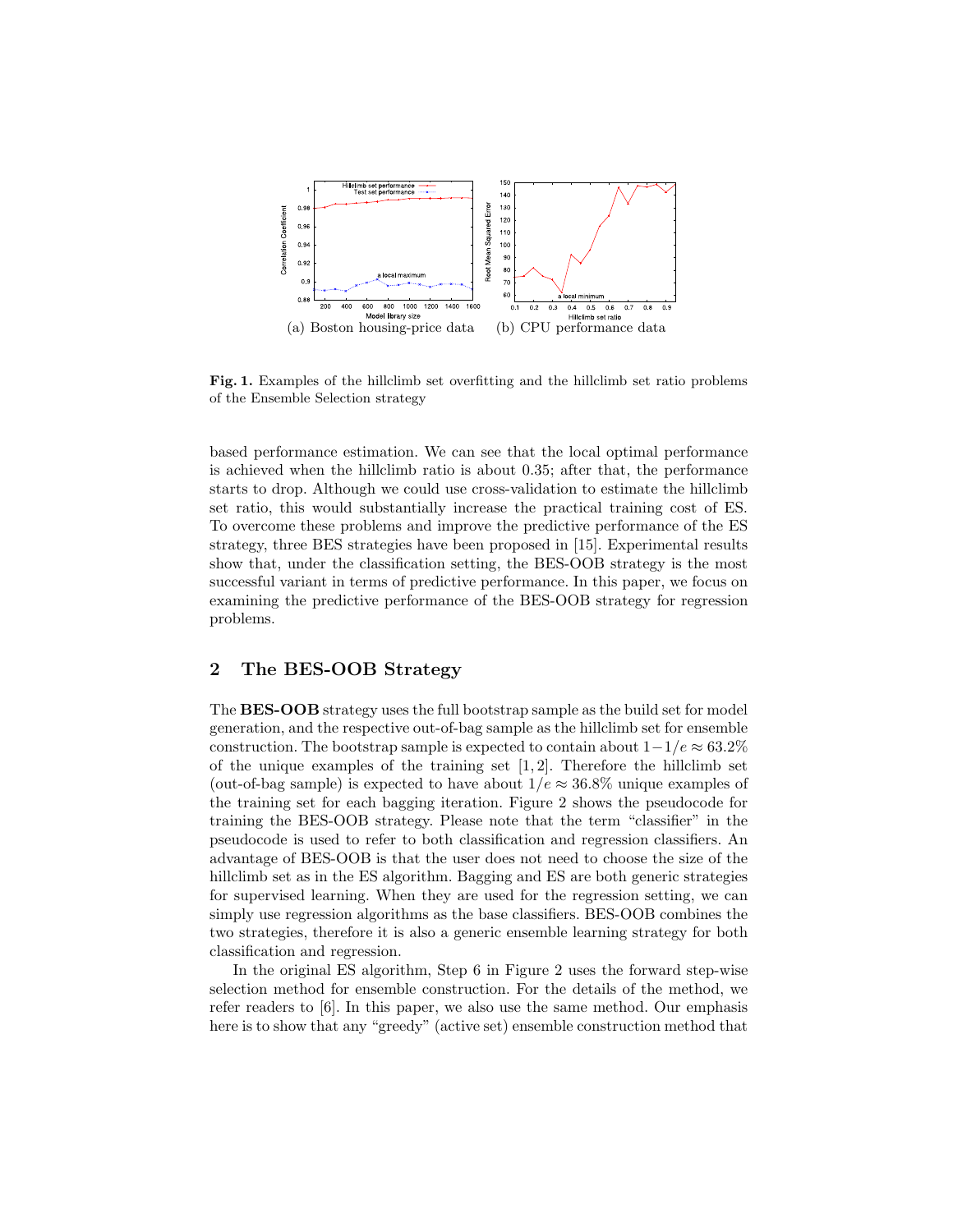| $\overline{\text{BES-OOB}}(S, E, T)$                  |
|-------------------------------------------------------|
| $S$ is the training set                               |
| $E$ is the Ensemble Selection classifier              |
| T is the number of bootstrap samples                  |
|                                                       |
| 1: $H \leftarrow \text{empty ensemble}$               |
| 2: for $i \leftarrow 1$ to T {                        |
| 3:<br>$S_b \leftarrow$ bootstrap sample from S        |
| 4:<br>$S_{\text{coh}} \leftarrow$ out of bag sample   |
| 5:<br>train base classifiers in E on $S_h$            |
| 6:<br>$E_i \leftarrow$ do ensemble selection based on |
| base classifiers' performance on $S_{oob}$            |
| 7:<br>add $E_i$ to H                                  |
| 8:                                                    |
| 9:<br>return H                                        |

Fig. 2. Pseudocode of the BES-OOB algorithm.

utilizes the out-of-bag sample for performance estimation can be used in Step 6 of BES-OOB. Although in recent years, the ES algorithm has been highlighted in winning solutions of many data mining competitions [15], there is no theoretical work on explicitly examining the convergence property of the ES algorithm. Here we attempt to give a brief discussion on the theoretical aspect. If we see the forward step-wise method used in ES as a "greedy" feature selection algorithm, then the predictions of each base regression classifier can be seen as the "feature" values. Based on the theoretical work on forward feature selection [4], when certain conditions are met, such as sufficient conditions for convex optimization, use of squared error loss and in absence of noise, the theoretical convergence rate of the forward step-wise method used in ES is sublinear at  $m^{-\frac{1}{2}}$ , where m is the number of base classifiers. A comprehensive theoretical analysis of the ES algorithm is beyond the scope of this paper and we leave it for future research.

# 3 Experiments

In this section, we conduct a series of experiments and statistical tests to examine the performance of the BES-OOB ensemble strategy for regression.

#### 3.1 Comparison to Other Ensemble Strategies

Firstly we compare BES-OOB to three state-of-the-art ensemble strategies for regression: Stochastic Gradient Boosting (SGB) [8], standard Bagging (BG) [2] and an ensemble of Bagging and Stochastic Gradient Boosting, denoted by BSGB. BSGB can be seen as a variant of the MultiBoosting algorithm [16], in which SGB is used as a base learner for Bagging. The experiments are based on 42 regression data sets from UCI repository<sup>1</sup> and StatLib<sup>2</sup>. We use 10 times 10-fold

<sup>1</sup> http://archive.ics.uci.edu/ml

<sup>2</sup> http://lib.stat.cmu.edu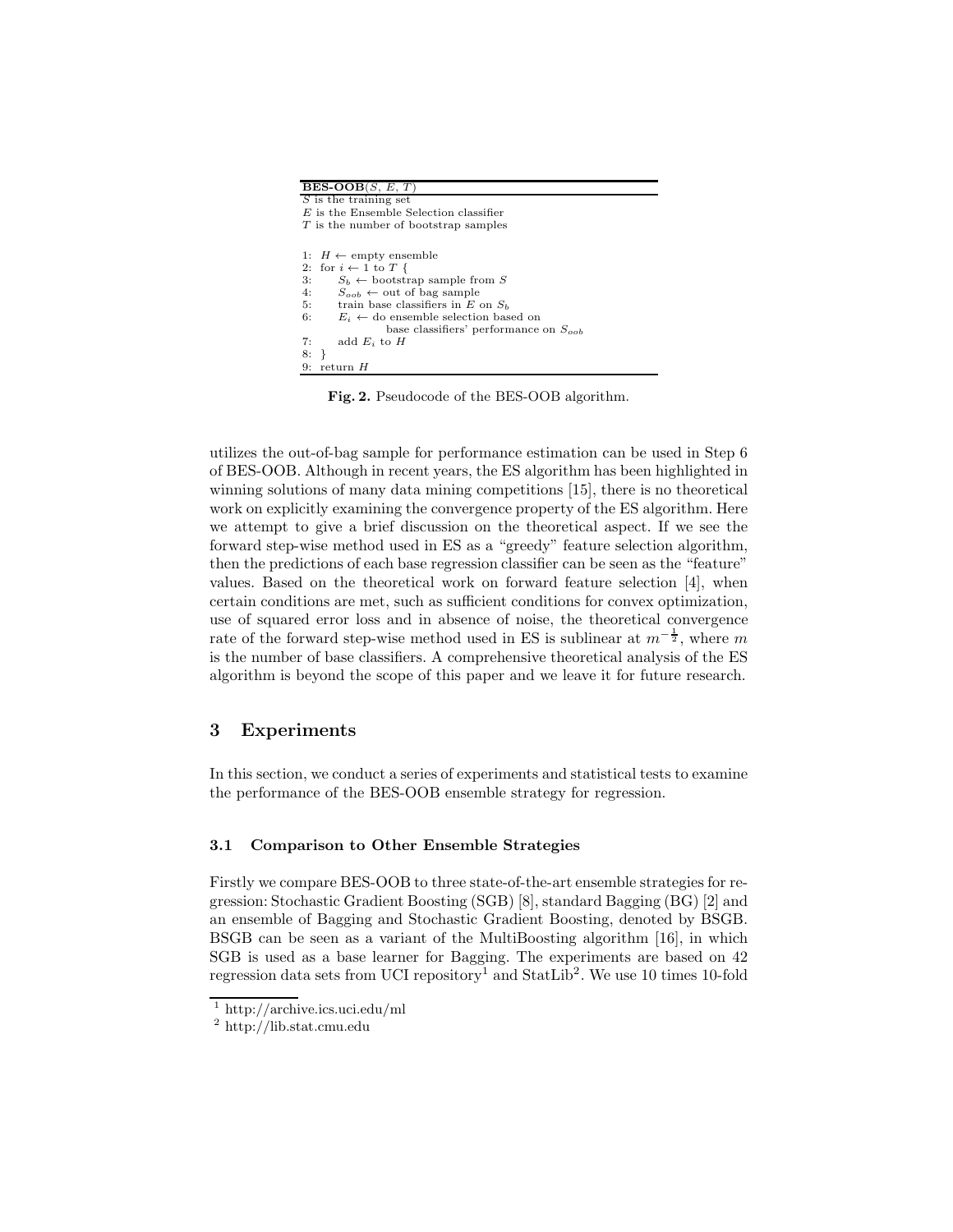| Dataset                                       | BES-OOB                               | SGB                   | $_{\rm BG}$              | $_{\rm BSGB}$ |           |
|-----------------------------------------------|---------------------------------------|-----------------------|--------------------------|---------------|-----------|
| quake                                         | 0.12                                  | 0.06                  | $\bullet$ 0.12           | 0.12          |           |
| cholesterol                                   | 0.19                                  | 0.07                  | 0.18                     | 0.19          |           |
| detroit                                       | 0.22                                  | 0.03                  | 0.24                     | 0.24          |           |
| breastTumor                                   | 0.22                                  | 0.16                  | 0.22                     | 0.22          |           |
| meta                                          | 0.38                                  | 0.14                  | $0.36$ $\bullet$         | 0.38          |           |
| veteran                                       | 0.42                                  | 0.26                  | 0.42                     | 0.42          |           |
| schlvote                                      | 0.45                                  | 0.10                  | 0.46                     | 0.43          |           |
| sensory                                       | 0.53                                  | 0.48                  | 0.53                     | 0.52          |           |
| longley                                       | 0.54                                  | 0.43                  | $0.54$ $\bullet$         | 0.50          |           |
| strike                                        | 0.55                                  | 0.41                  | 0.55                     | 0.55          |           |
| kidney                                        | 0.55                                  | 0.38                  | $0.53$ $\bullet$         | 0.58          | $\circ$   |
| baskball                                      | 0.55                                  | 0.43                  | 0.55                     | 0.56          |           |
| newton-hema                                   | 0.57                                  | 0.54                  | $0.58$ $\circ$           | 0.59          | $\circ$   |
| pbc                                           | 0.57                                  | 0.52                  | $\bullet$ 0.56 $\bullet$ | 0.58          | $\circ$   |
| $\operatorname{standard}$                     | 0.60                                  | 0.43                  | 0.63                     | 0.63          |           |
| sleep                                         | 0.64                                  | 0.52                  | 0.64                     | 0.62          |           |
| hungarian                                     | 0.65                                  | 0.63                  | $0.65$ $\bullet$         | 0.66          | $\circ$   |
| winequality-red                               | 0.66                                  | 0.61                  | $\bullet$ 0.66 $\bullet$ | 0.68          | $\circ$   |
| echoMonths                                    | 0.67                                  | 0.69                  | $0.69$ 0                 | 0.68          |           |
| winequality-white                             | 0.68                                  | 0.62                  | $\bullet$ 0.67 $\bullet$ | 0.70          | $\circ$   |
| cleveland                                     | 0.69                                  | 0.63                  | 0.69                     | 0.70          | $\circ$   |
| pollution                                     | 0.75                                  | 0.51                  | $0.73$ $\bullet$         | 0.75          |           |
| vineyard                                      | 0.76                                  | 0.67                  | $0.75$ $\bullet$         | 0.76          |           |
| lowbwt                                        | 0.79                                  | 0.78                  | 0.79                     | 0.79          |           |
| elusage                                       | 0.82                                  | 0.81                  | 0.82                     | 0.84          | O         |
| vinnie                                        | 0.86                                  | 0.85                  | $0.86$ 0                 | 0.86          | $\circ$   |
| bolts                                         | 0.86                                  | 0.83                  | $0.83$ $\bullet$         | 0.86          |           |
| gascons                                       | 0.88                                  | 0.76                  | 0.84                     | 0.83          |           |
| cloud                                         | 0.91                                  | 0.84                  | $\bullet$ 0.90 $\bullet$ | 0.91          |           |
| autoMpg                                       | 0.91                                  | 0.92                  | 0.91<br>$\bullet$        | 0.93          | $\circ$   |
| servo                                         | 0.92                                  | 0.91                  | $0.91$ $\bullet$         | 0.93          | $\circ$   |
| pwLinear                                      | 0.92                                  | 0.92                  | 0.92                     | 0.93          | $\circ$   |
| housing                                       | 0.92                                  | 0.90                  | $\bullet$ 0.91 $\bullet$ | 0.93          | $\circ$   |
| boston                                        | 0.92                                  | 0.91                  | $\bullet$ 0.92 $\bullet$ | 0.93          | $\circ$   |
| socmob                                        | 0.92                                  | 0.92                  | 0.91<br>$\bullet$        | 0.94          | $\circ$   |
| autoHorse                                     | 0.93                                  | 0.91                  | $\bullet$ 0.90 $\bullet$ | 0.93          |           |
| autoPrice                                     | 0.93                                  | 0.92                  | $\bullet$ 0.93 $\bullet$ | 0.94          | $\circ$   |
| cpu                                           | 0.97                                  | 0.93                  | $\bullet$ 0.96 $\bullet$ | 0.98          |           |
| strikes                                       | 0.98                                  | 0.97                  | $\bullet$ 0.96 $\bullet$ | 0.98          | ٠         |
| fishcatch                                     | 0.98                                  | 0.96                  | $0.97$ $\bullet$         | 0.97          | ٠         |
| visualizing-galaxy                            | 0.99                                  | 0.98                  | $\bullet$ 0.98 $\bullet$ | 0.99          | $\circ$   |
| bodyfat                                       | 0.99                                  | 0.98                  | $0.98$ $\bullet$         | 0.98          | $\bullet$ |
| • o, BES-OOB is significantly better or worse |                                       |                       |                          |               |           |
|                                               | SGB                                   | BES-OOB against<br>ВG |                          |               |           |
|                                               |                                       |                       | BSGB                     |               |           |
|                                               | win/tie/loss $34/7/1$ 23/16/3 4/21/17 |                       |                          |               |           |

Table 1. Estimated correlation coefficients of BES-OOB, SGB, BG, and BSGB; and Win/tie/loss counts of paired t-test.

cross-validation to estimate the performance of each strategy. Then, several statistical significance tests are conducted, including the non-parametric Friedmantest and the Bonferroni-Dunn test as described in [7]. This approach utilises the ranking information of each learner in comparison, which is suitable for comparing multiple learners on multiple data sets. The total numbers of win, tie and loss for the *paired t-test* (with significance level 0.05) are also recorded. To fairly compare the four strategies, REPTree (a CART-like regression tree) [10] is used as the base learner. The ensemble size is set to 1,500 for all these strategies. For SGB, the shrinkage parameter is set to 0.5 and the subsample size parameter is set to 50%. For BES-OOB, the number of base learners per "bag" is set to 30, and the number of bagging iterations is set to 50. Also, BES-OOB is set to optimise the correlation coefficient metric. For BSGB, the number of base learners for SGB (shrinkage is set to 0.5; subsample size is 50%) is set to 30, and the number of bagging iterations is set to 50. Table 1 presents the paired t-test results. Correlation coefficient scores are reported. Figure 3 is the graphical representation of the Friedman-test for the four strategies. We can see that both BES-OOB and BSGB significantly outperform BG and SGB, and BG significantly outperforms SGB. There is no significant difference between BES-OOB and BSGB's performance over the 42 data sets.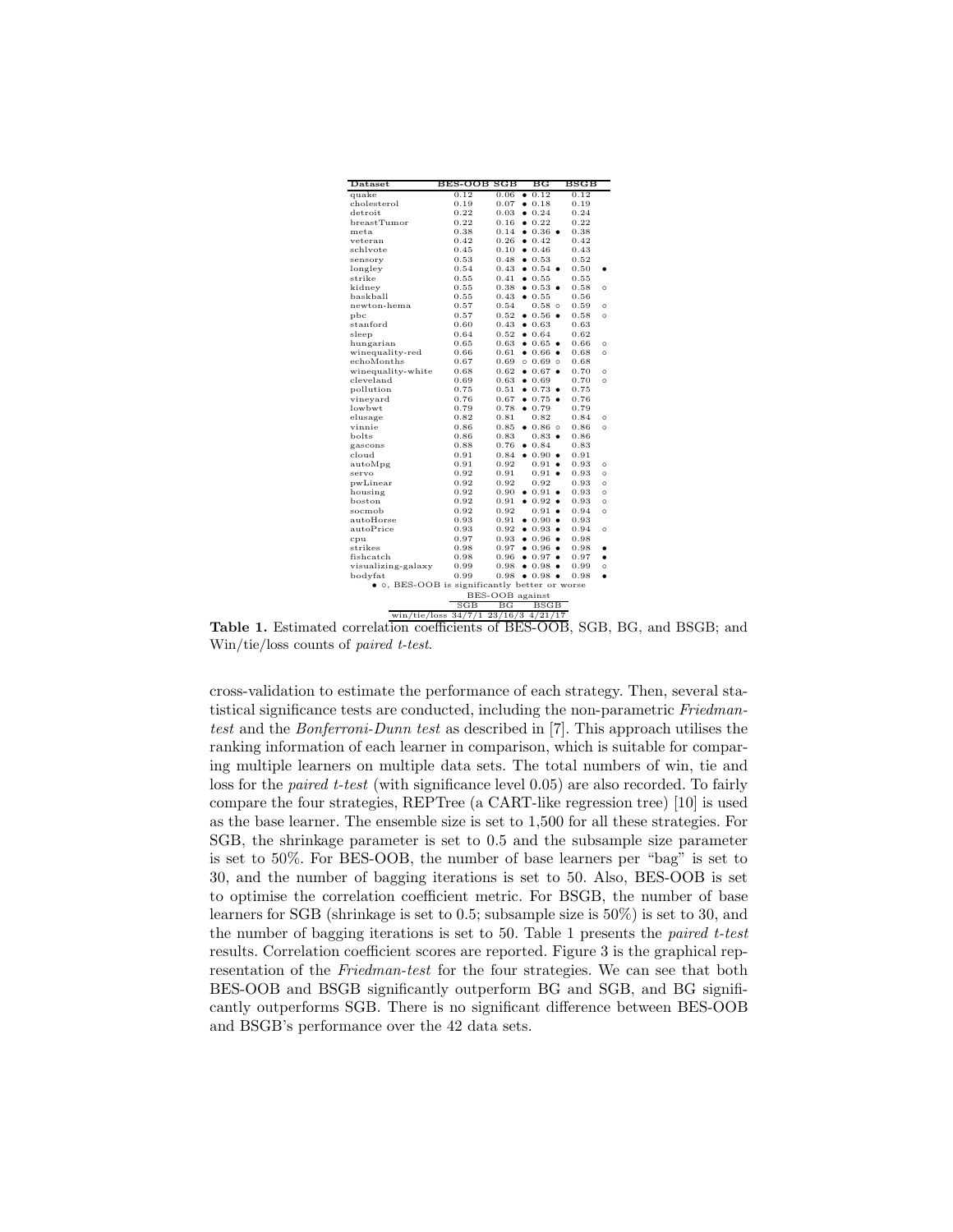

Fig. 3. Visualization of the Friedman-test results for BES-OOS, SGB, BG, and BSGB with REPTree as base learners over 42 data sets. The middle point of each bar indicates the average rankings, and the bars indicate the critical values of the Bonferroni-Dunn test (two-tailed test at significance level 0.05). Strategies having non-overlapped bars are significantly different.

#### 3.2 Diverse Model Libraries

In the previous experiments, we have been testing on a single type base learner. However, one distinguishing feature of BES-OOB is that it can use different types of base learners. In this section, BES-OOB with a diverse model library consisting of three types of base learners (REPTree, SVM regression and M5P model tree [13]), denoted by BES-diverse, is compared to BES-OOB with only one of the three base learners, denoted by BES-reptree, BES-svm, and BES-m5p, respectively. Three different model library sizes are tested: 3, 30 and 300. The experimental setup is as follows: the number of bagging iterations for all BES strategies in comparison is set to 30; for BES-diverse, when the model library size is 3, only one of each type of base learners is used; when the model library size is 30, 10 of each type of base learners are used; so 100 of each type of the base learners are used for a model library size of 300. The correlation coefficient is set as the goal metric for all strategies.

Diversity is one of the key factors for ensemble learning. To simplify the procedure for generating diverse base learners, we adopt the "random subspace" idea [3] for each base learner in the library. That is, each base learner trains on a random subset (33% is used for all experiments) of the original variables. For REPTree, Weka default parameters are used, and we also randomly set its random seed; for SVM regression, we use the LibSVM default parameters for epsilon-SVM regression and RBF kernel, except the gamma value is randomly set to be between 0 and 1. We use the Weka default parameters for M5P model tree. Table 2 shows the paired t-test results of BES-OOB-diverse against BES-OOB-reptree, BES-OOB-svm and BES-OOB-m5p under three different model library sizes: 3, 30, and 300, respectively. Please note that the number of bagging iterations is set to 30. Therefore, the numbers of base learners that are allowed to be built for the three model library sizes are: 90, 900, and 9,000, respectively.

Figure 4 shows the average Friedman-test rankings of each strategy under the three model library sizes. We can see that the ranking of BES-OOB-diverse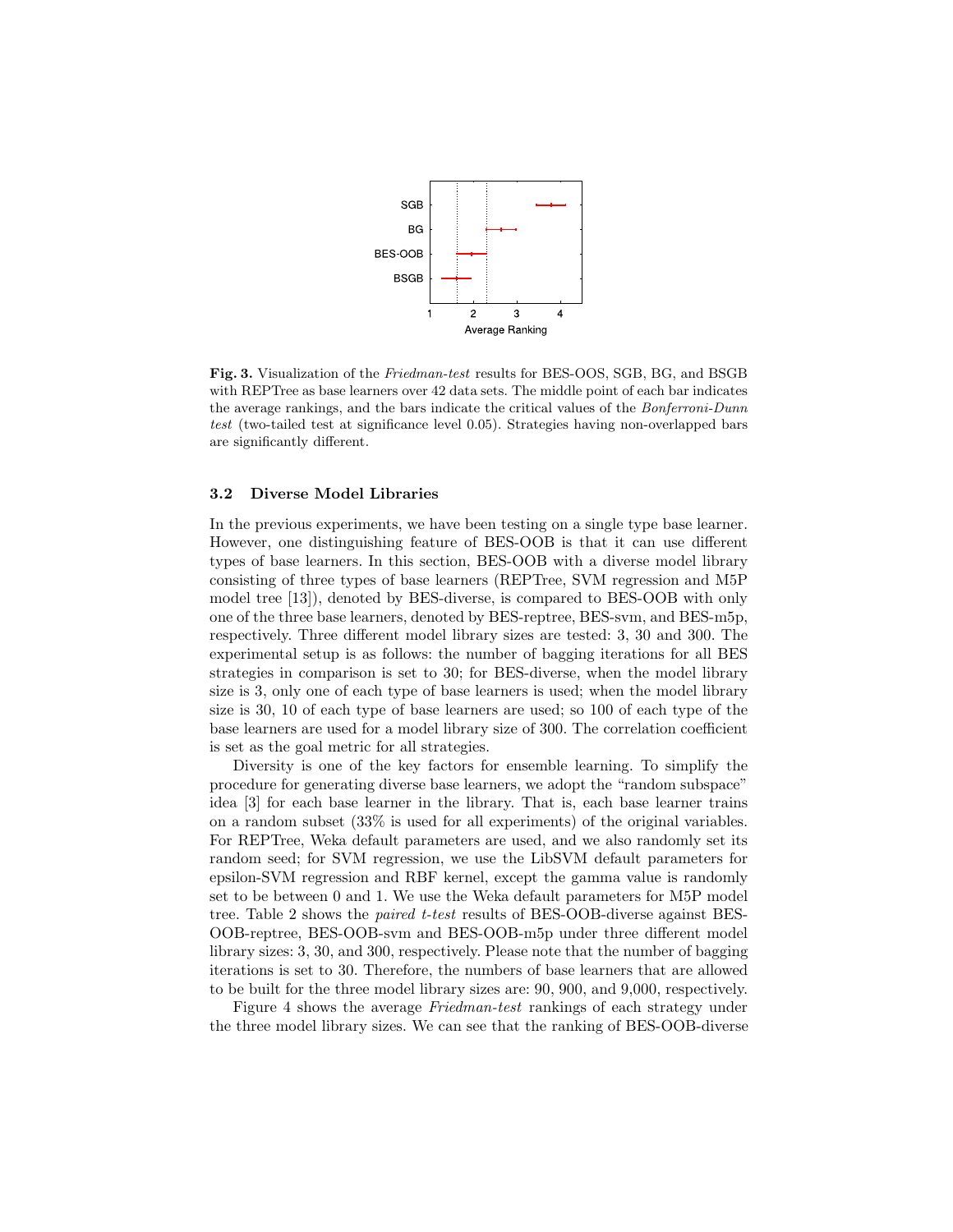

Table 2. Win/tie/loss counts of paired t-test for BES-OOB-diverse against BES-OOBreptree (A1), BES-OOB-svm (A2) and BES-OOB-m5p(A3).



Fig. 4. Friedman average rankings under different model library sizes.

improves (from the third to the second, and finally to the first) when the model library size increases. The result implies that the advantage of using a diverse model library becomes clear when the model library size is relatively large. To the best of our knowledge, this is a novel result in the regression setting.

#### 3.3 Pruning an Ensemble of ES Ensembles

Until now, we have been using the standard output aggregation method for BES-OOB. That is, the final prediction of BES-OOB is simply the average of all individual ES learners. The final ensemble size of BES-OOB is therefore the number of bagging iterations. In this section, we consider methods for ensemble pruning. Usually, there are two main reasons for doing ensemble pruning. The first is to reduce the prediction cost (e.g., runtime or memory requirements) without sacrificing too much predictive performance. The second is to obtain a more accurate model. Based on the theoretical work of [20] in the study of neural networks, we know that theoretically "many could be better than all". This implies that the performance of an optimal subset of base learners may outperform the population average. Since the default BES-OOB strategy uses simple averaging, appropriate ensemble pruning may improve BES-OOB's performance in terms of both accuracy and prediction cost. We compare simple averaging to two pruning methods: pruning with the cocktail ensemble (CE) algorithm, and pruning with the stacking strategy using the non-negative least-squares (NNLS)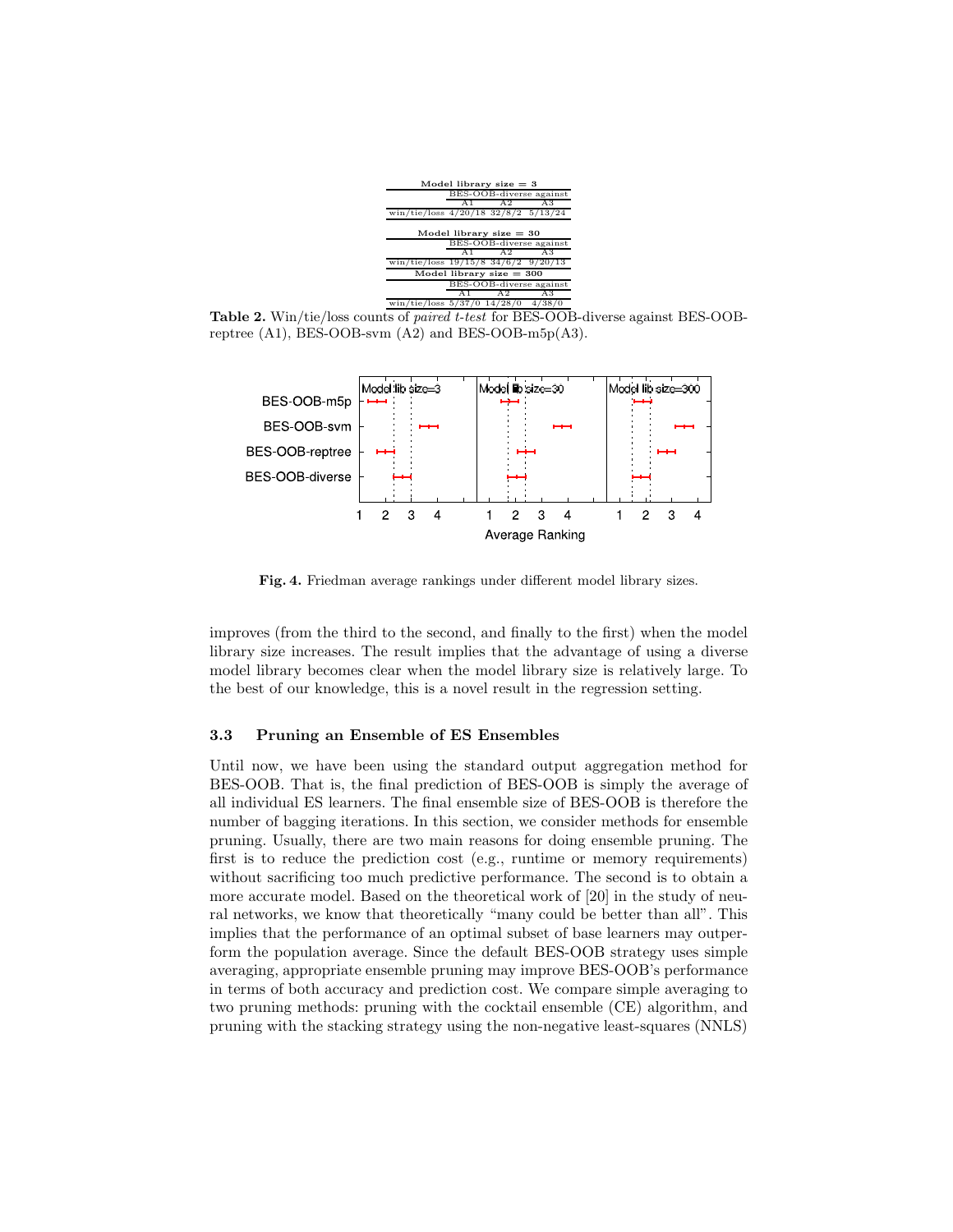| <b>BES-OOB-CE</b> $(S, E, T)$                                                        |
|--------------------------------------------------------------------------------------|
| S is the training set                                                                |
| $E$ is the Ensemble Selection (ES) learner                                           |
| $T$ is the number of bootstrap samples                                               |
|                                                                                      |
| 1: $H \leftarrow \text{BES-OOB}(S, E, T)$ // an ensemble of T ES<br>ensembles        |
| 2: $f_1^c \leftarrow$ the ensemble in H with the smallest out-of-bag                 |
| estimate of error                                                                    |
| 3: $e_{min} = +\infty$                                                               |
| for $i \leftarrow 2$ to T<br>4:                                                      |
| 5: $f_i \leftarrow null$                                                             |
| 6: for each $f \in H$                                                                |
| 7:<br>$e \leftarrow$ estimated error of combing f and $f_{i-1}^c$                    |
| if $e < e_{min}$ then $f_i \leftarrow f$ and $e_{min} \leftarrow e$<br>8:            |
| $9:$ }                                                                               |
| 10: if $f_i$ is null then $f_N^c \leftarrow f_{i-1}^c$ and break                     |
| $f_i^c \leftarrow p_i f_{i-1}^c + (1 - p_i) f_i$ , where $p_i$ is obtained by<br>11: |
| Eq.2 for the mean squared error                                                      |
| $12: \; \; \}$                                                                       |
| 13: return $f_N^c$                                                                   |

Fig. 5. Pseudocode of the CE method for BES-OOB ensemble pruning.

algorithm as the meta-level learner. The three methods in this comparison are denoted by BES-OOB-avg, BES-OOB-ce, and BES-OOB-nnls, respectively. Next, we briefly introduce the BES-OOB-ce and the BES-OOB-nnls methods.

Cocktail ensemble (CE) [18], is a novel method of ensemble learning. One reason for using CE as an ensemble pruning method for BES-OOB is that the authors explicitly mentioned that the method is proposed for learning ensemble of ensembles. Since combination of multiple ensembles (equivalent to finding the optimal weights for each base learner) is an NP-hard problem [11], the authors of [18] proposed using the pair-wise combination for multiple ensembles. In addition, CE has an appealing mathematical foundation, which we will briefly discuss here. For a full account of the method, we refer readers to [18]. The basic idea is that, given two ensembles  $f_1$  and  $f_2$ , a linear ensemble of ensembles  $f_1$ and  $f_2$  can be expressed as:

$$
f^c = pf_1 + (1 - p)f_2, \ \ wrt \ \ p \in [0, 1]
$$

where p is the weight for  $f_1$  and  $1 - p$  is the weight for  $f_2$ . Then, the optimal weight of  $f_1$  is:

$$
p^* = \frac{E_2 - E_1}{2\Delta} + 0.5,\tag{2}
$$

where  $E_1$  and  $E_2$  are the generalization errors of  $f_1$  and  $f_2$ , and  $\Delta = \mathbb{E}_x[(f_1 (f_2)^2$  is the squared output difference of the two ensembles. Here  $E_1, E_2$  and  $\triangle$  can be estimated from data (in BES-OOB, we use the out-of-bag sample). Figure 5 shows the pseudocode for the CE method, which has been adapted for BES-OOB pruning.

Stacking, or stacked generalisation [17], is a popular ensemble learning strategy, where the weights of the base classifiers are the regression coefficients of the meta-level regressor. Usually linear regression (LR) is used at the meta-level.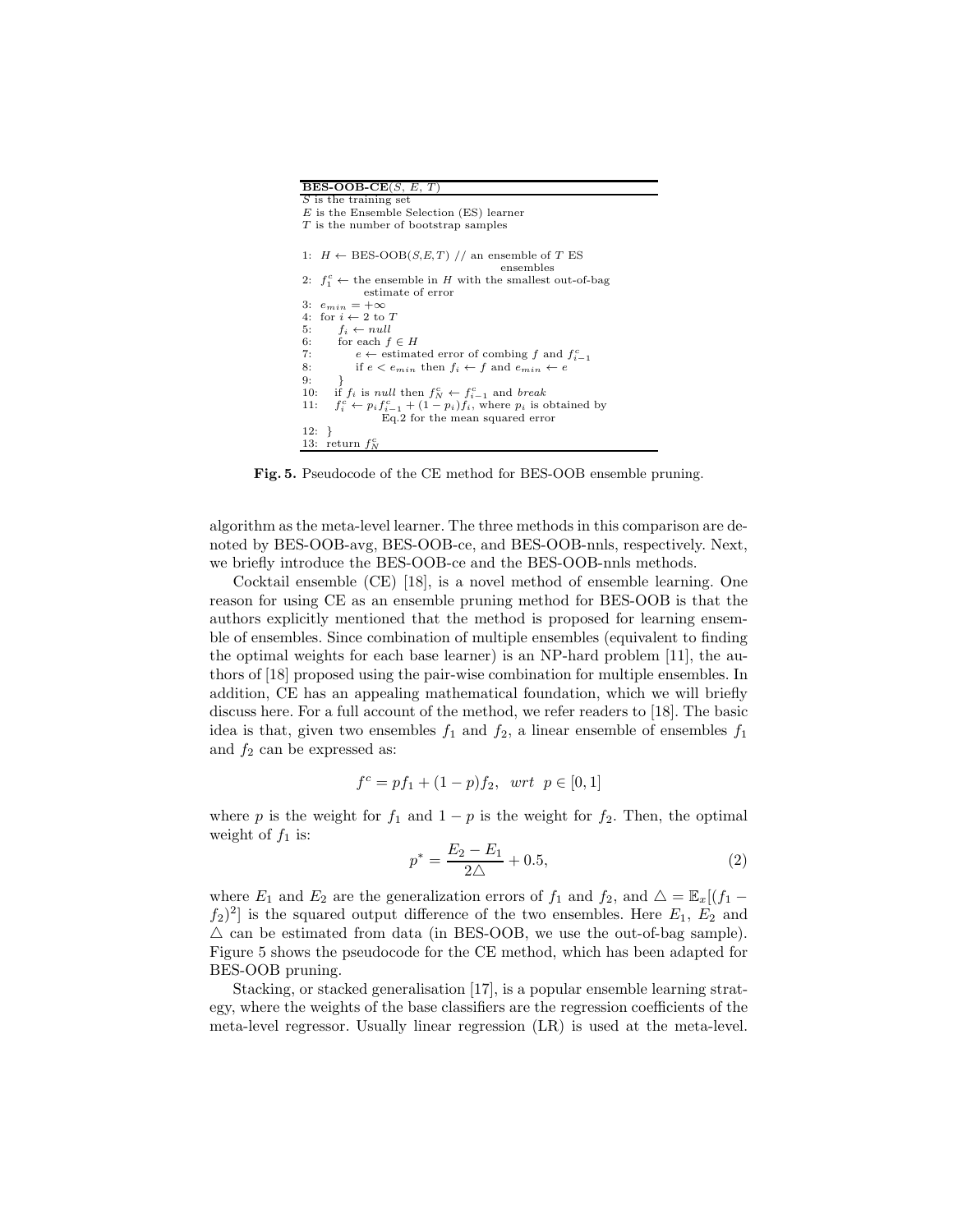Since our goal is to prune an ensemble, simply using LR would not reduce the ensemble size. Here, we propose using stacking with the NNLS algorithm. To the best of our knowledge, this is the first time that stacking with NNLS is considered as an ensemble pruning approach. Eq. 5 shows the basic form of the NNLS optimisation problem.

$$
\min_{w \ge 0} \|Xw - y\|_2^2. \tag{3}
$$

Here,  $X$  is the data matrix,  $w$  is the regression coefficient vector, and  $y$  is the target matrix. We can see that it is the same as the linear least-squares regression form, but with extra constraints on the values of the coefficient vector. For our experiment, we use the NNLS algorithm proposed in [12]. The BES-OOB ensemble strategy constructs an ensemble of ES ensembles. Each individual ES is trained on a corresponding bootstrap sample, and its ensemble selection is guided by its performance on the out-of-bag sample. The basic steps of using stacking with NNLS for BES-OOB pruning are as follows: Suppose  $S$  is the training set, and  $H$  is an ensemble of ES ensembles (same as line 1 in Figure 5). A meta-dataset can be constructed by using the predictions of each ES in H on S. The targets in S are used as the targets of the meta-dataset. Then, we use NNLS to build a model on the meta-dataset. The NNLS regression coefficients are used as the weights for each ES. Therefore, the final ensemble consists only of ES ensembles with greater than zero weight.

The experimental setup is as follows: the number of bagging iterations is set to 30 for all three methods (BES-OOB-avg/ce/nnls). For each bagging iteration, one REPTree-based ES learner is trained. The number of trees used for each ES is 10. As in the previous experiment, each REPTree is built using a random 33% of the original attributes. So in total 300 REPTree learners are built for each of the three methods in the comparison. At the individual bagging iteration level, all three BES-OOB methods are set to optimise the mean squared error (MSE) metric. At the pruning level, BES-OOB-ce is also set to optimise the MSE metric based on Eq. 2. Also, based on Eq. 5, we know that BES-OOB-nnls optimises square error by default. In total 42 data sets are used for this experiment.

Table 3 shows the corrected paired t-test results. The reported root relative squared errors are estimated from 10 times 10-fold cross-validation. The final ensemble sizes, and the final number of trees, are also reported. Figure 6 shows the Friedman-test results. Based on the corrected paired t-test results, we can see that both of the two pruning methods, BES-OOB-ce and BES-OOB-nnls, show competitive predictive performance compared to BES-OOB-avg, but with smaller final ensemble sizes and final number of trees. There are no significant  $t$ test-based performance differences between BES-OOB-avg and the two pruning methods on most of the 42 data sets (39 for BES-OOB-ce; 37 for BES-OOBnnls) in this experiment. Based on the Friedman-test and the Bonferroni-test, we can see that the performance of BES-OOB-avg and BES-OOB-nnls has no significant differences over the 42 data sets.

The final ensemble size for BES-OOB-avg is 30 (equal to the number of bagging iterations). Over the 42 data sets, the average final ensemble size of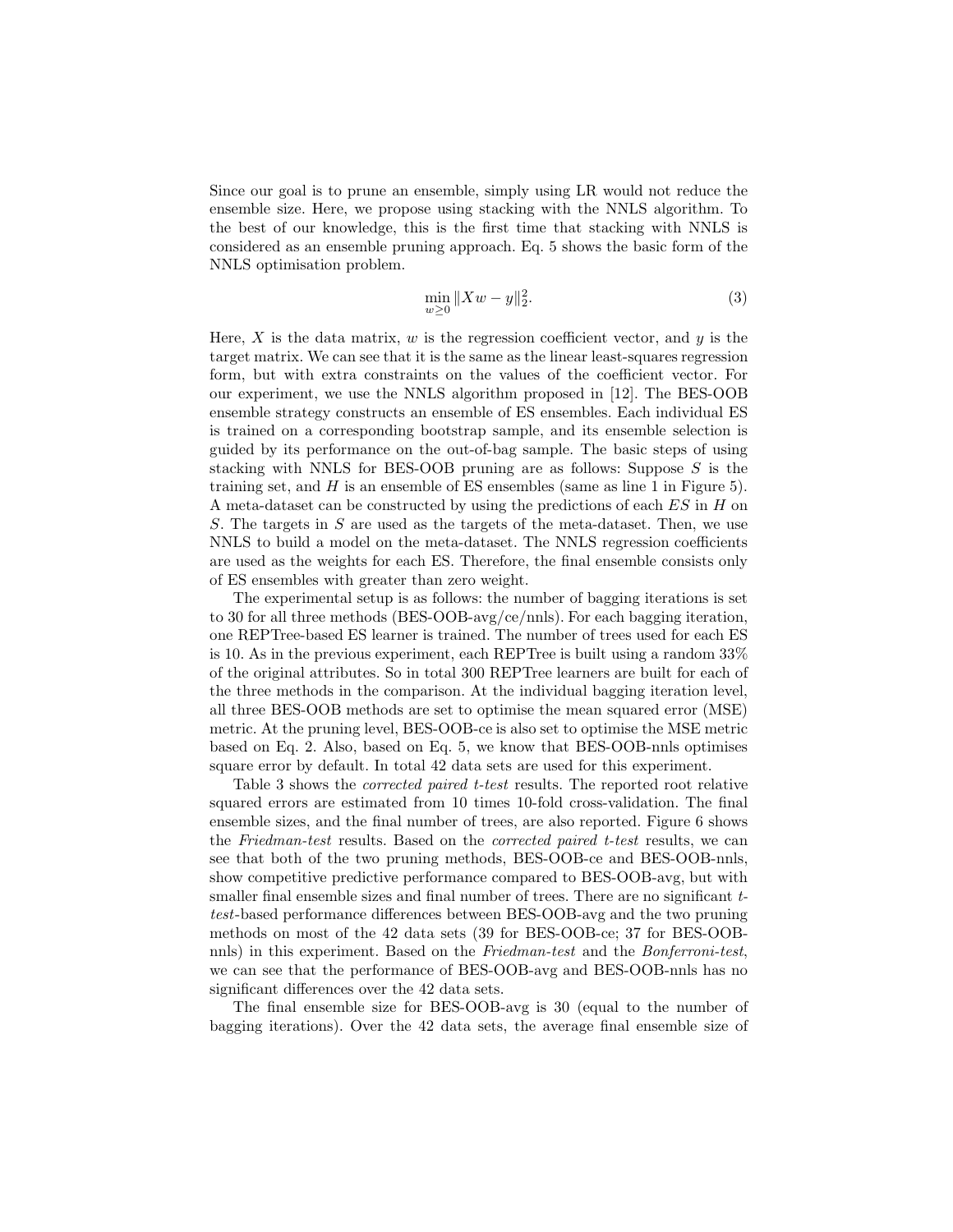| Data set                                                                                           |                   |                      | Root Relative Squared Error |      | Ensemble Size |     |      | Number of Trees |       |
|----------------------------------------------------------------------------------------------------|-------------------|----------------------|-----------------------------|------|---------------|-----|------|-----------------|-------|
|                                                                                                    | nnls              | ce                   | avg                         | nnls | ce            | avg | nnls | ce              | avg   |
| autoHorse                                                                                          | 34.60             | 36.87                | 34.78                       | 5.7  | 5.6           | 30  | 22.0 | 22.2            | 118.8 |
| autoMpg                                                                                            | 37.53             | 38.48                | 37.58                       | 8.7  | 4.6           | 30  | 38.4 | 21.3            | 138.6 |
| autoPrice                                                                                          | 34.99             | 38.52                | 35.91                       | 6.2  | 4.3           | 30  | 23.3 | 17.2            | 114.1 |
| baskball                                                                                           | 84.46             | 85.26                | 83.69                       | 4.9  | 4.2           | 30  | 15.0 | 12.5            | 98.2  |
| bodyfat                                                                                            | $14.79$ $\circ$   | 27.53                | 17.13                       | 5.3  | 3.4           | 30  | 13.3 | 9.7             | 75.2  |
| bolts                                                                                              | 31.39             | 36.12                | 35.50                       | 5.4  | 4.5           | 30  | 14.7 | 14.4            | 91.0  |
| boston                                                                                             | 41.85             | 44.99                | 43.02                       | 7.4  | 5.3           | 30  | 28.7 | 23.4            | 124.9 |
| breastTumor                                                                                        | 97.40             | 97.75                | 96.50                       | 4.5  | 4.1           | 30  | 15.9 | 15.7            | 104.2 |
| cholesterol                                                                                        | 101.31            | 100.47               | 99.15                       | 3.7  | 3.9           | 30  | 13.6 | 15.0            | 108.1 |
| cleveland                                                                                          | 74.15             | 75.01                | 73.78                       | 5.9  | 4.0           | 30  | 22.0 | 17.0            | 119.0 |
| cloud                                                                                              | 44.80             | 47.19                | 44.09                       | 5.6  | 5.3           | 30  | 20.3 | 19.5            | 109.5 |
| cpu                                                                                                | $19.46\circ$      | 29.41                | 22.10                       | 4.8  | 4.1           | 30  | 21.3 | 16.7            | 115.0 |
| detroit                                                                                            | 151.11            | 283.02               | 151.73                      |      | 3.6 19.3      | 30  | 11.5 | 61.9            | 94.2  |
| echoMonths                                                                                         | 72.99             | 71.40                | 70.55                       | 3.8  | 3.8           | 30  | 11.7 | 10.9            | 89.3  |
| elusage                                                                                            | 49.91             | 49.52                | 48.76                       | 6.0  | 7.2           | 30  | 16.0 | 21.0            | 83.2  |
| fishcatch                                                                                          | 19.84             | 24.40                | 21.24                       | 7.5  | 3.7           | 30  | 26.9 | 13.0            | 106.7 |
| gascons                                                                                            | 25.50             | 30.09                | 25.24                       | 5.2  | 9.1           | 30  | 19.5 | 35.8            | 115.2 |
| housing                                                                                            | 41.57             | 45.03                | 43.16                       | 7.3  | 5.2           | 30  | 28.5 | 21.2            | 123.7 |
| hungarian                                                                                          | 74.99             | 75.10                | 74.36                       | 4.7  | 5.2           | 30  | 15.3 | 17.8            | 102.2 |
| kidney                                                                                             | 78.38             | 82.08                | 81.29                       | 4.6  | 5.2           | 30  | 12.9 | 16.0            | 91.2  |
| longley                                                                                            | 47.35             | 61.70                | 49.97                       |      | 5.0 12.5      | 30  | 16.4 | 39.8            | 102.1 |
| lowbwt                                                                                             | 63.02             | 64.00                | 61.62                       | 4.4  | 3.9           | 30  | 13.8 | 11.6            | 92.3  |
| meta                                                                                               | 149.15            | 147.21               | 112.30                      | 1.6  | 3.9           | 30  | 4.8  | 14.3            | 94.2  |
| newton-hema                                                                                        | 85.56             | 85.20                | 82.78                       | 3.9  | 5.4           | 30  | 13.2 | 17.4            | 97.1  |
| pbc                                                                                                | 84.45             | 85.07                | 84.24                       | 4.9  | 6.1           | 30  | 18.2 | 24.5            | 116.6 |
| pollution                                                                                          | 71.70             | 77.01                | 72.06                       | 5.8  | 4.6           | 30  | 18.8 | 16.2            | 101.5 |
| pwLinear                                                                                           | •48.92            | 55.53                | 53.93                       | 5.0  | 3.8           | 30  | 14.0 | 12.9            | 96.8  |
| quake                                                                                              | 100.00            | 99.78                | 99.54                       | 3.5  | 6.2           | 30  | 18.0 | 28.3            | 132.6 |
| schlvote                                                                                           |                   | $84.32 \circ 110.16$ | 79.01                       |      | 2.9 12.6      | 30  | 8.4  | 36.4            | 84.8  |
| sensory                                                                                            | •84.82            | 86.99                | 86.97                       | 5.4  | 5.8           | 30  | 16.7 | 20.7            | 103.7 |
| servo                                                                                              | 37.66             | 44.59                | 43.44                       | 3.9  | 7.0           | 30  | 10.9 | 23.3            | 94.0  |
| sleep                                                                                              | 82.01             | 80.57                | 77.49                       | 4.3  | 4.5           | 30  | 11.9 | 13.3            | 90.0  |
| socmob                                                                                             | • 37.24           | 41.23                | 39.81                       | 6.5  | 4.4           | 30  | 19.9 | 15.7            | 100.0 |
| stanford                                                                                           | 92.16             | 95.82                | 88.37                       | 4.1  | 6.9           | 30  | 12.6 | 21.8            | 91.7  |
| strike                                                                                             | 88.44             | 87.79                | 80.79                       | 3.3  | 4.8           | 30  | 11.8 | 16.9            | 111.8 |
| strikes                                                                                            | 0.41<br>$\bullet$ | 8.95                 | 4.42                        |      | 1.4 10.0      | 30  | 2.9  | 21.9            | 66.0  |
| veteran                                                                                            | 97.46             | 93.98                | 91.51                       | 3.3  | 4.3           | 30  | 10.3 | 13.5            | 94.8  |
| vineyard                                                                                           | 62.82             | 63.97                | 62.57                       | 4.5  | 8.1           | 30  | 14.2 | 24.1            | 95.1  |
| vinnie                                                                                             | •50.89            | 52.39                | 51.30                       | 7.7  | 4.5           | 30  | 23.5 | 13.3            | 88.4  |
| visualizing-galaxy                                                                                 | 15.60             | 16.31                | 15.65                       | 10.5 | 5.7           | 30  | 42.7 | 23.6            | 126.0 |
| winequality-red                                                                                    | 77.08             | 77.98                | 77.39                       | 7.4  | 9.8           | 30  | 40.2 | 57.8            | 166.1 |
| winequality-white                                                                                  | 76.13             | 76.75                | 76.39                       |      | 9.0 15.4      | 30  |      | 63.4 106.1      | 215.1 |
| Average                                                                                            | 63.53             | 69.79                | 62.65                       | 5.2  | 6.2           | 30  | 19.0 | 23.2            | 106.7 |
| (win/tie/loss); avg vs. nnls: $0/37/5$ ; avg vs. ce: $3/39/0$ ;                                    |                   |                      |                             |      |               |     |      |                 |       |
| • $\circ$ , BES-OOB-avg is significantly worse or better, respectively; at significance level 0.05 |                   |                      |                             |      |               |     |      |                 |       |

Table 3. The Root Relative Squared Error values, the ensemble sizes, and the number of trees in the final ensemble for BES-OOB-avg, BES-OOB-ce and BES-OOB-nnls, over 42 data sets.

BES-OOB-ce is 6.2, corresponding to a 70% reduction in terms of ensemble size; the average final ensemble size of BES-OOB-nnls is 5.2, corresponding to a 83% reduction in terms of ensemble size. The average final number of trees of BES-OOB-avg is 106.7, which is about 36% of the total 300 trees. The average final number of trees of BES-OOB-ce is 23.2, corresponding to a 78% ((106.7 - 23.2)/106.7) reduction in terms of number of trees; the average final number of trees of BES-OOB-nnls is 19.0, corresponding to a 82% reduction in terms of number of trees. Figure 7 shows the boxplot visualization for the ensemble sizes and the numbers of trees of BES-OOB-avg, BES-OOB-ce and BES-OOB-nnls. Notably, the BES-OOB-nnls method significantly outperforms the BES-OOBavg method on 5 data sets (about 12% of the 42 data sets). This is a significant empirical result indicating that BES-OOB-nnls not only works well for ensemble pruning, but also could be used for further improving the predictive performance of the BES-OOB strategy.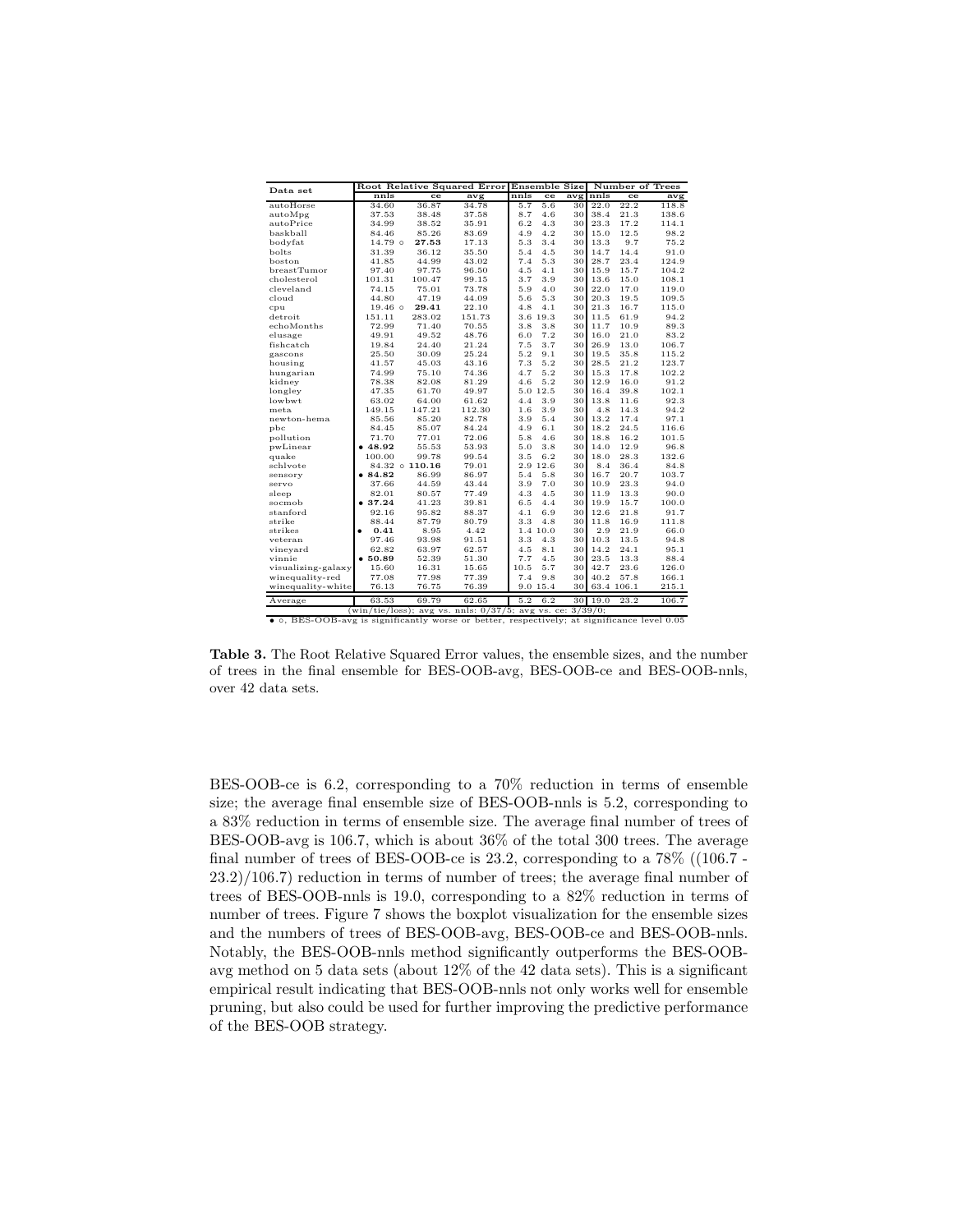

Fig. 6. The result of the Friedman-test over 42 data sets with two-tailed Bonferroni-Dunn test at significance level 0.05. Strategies having non-overlapped bars are significantly different.



Fig. 7. The boxplot visualization for the final average ensemble sizes and the final average tree sizes.

#### 4 Conclusions

Bagging ensemble selection using the out-of-bag sample for hillclimbing (BES-OOB), is a relatively new ensemble learning strategy. In this paper, we studied the predictive performance of BES-OOB in the regression setting. The main contributions of this paper are:

- Previous studies focused on using BES-OOB for classification problems only. In this paper, through a series of experiments and statistical tests, we have shown that, in the regression setting, the BES-OOB strategy is competitive to MultiBoosting, and is superior to Bagging and Stochastic Gradient Boosting when using CART-like regression trees as the base learners.
- We have shown that using a diverse model library could further boost BES-OOB's predictive performance when the model library size is relatively large.
- Our results also have shown that both the cocktail ensemble and the stacking with NNLS methods work well for BES-OOB ensemble pruning. Particularly, the latter method can be also used to improve the predictive performance of the BES-OOB strategy.

One reason for the good predictive performance of the BES-OOB strategy is that it can optimise a user-specified error metric directly in the base learner